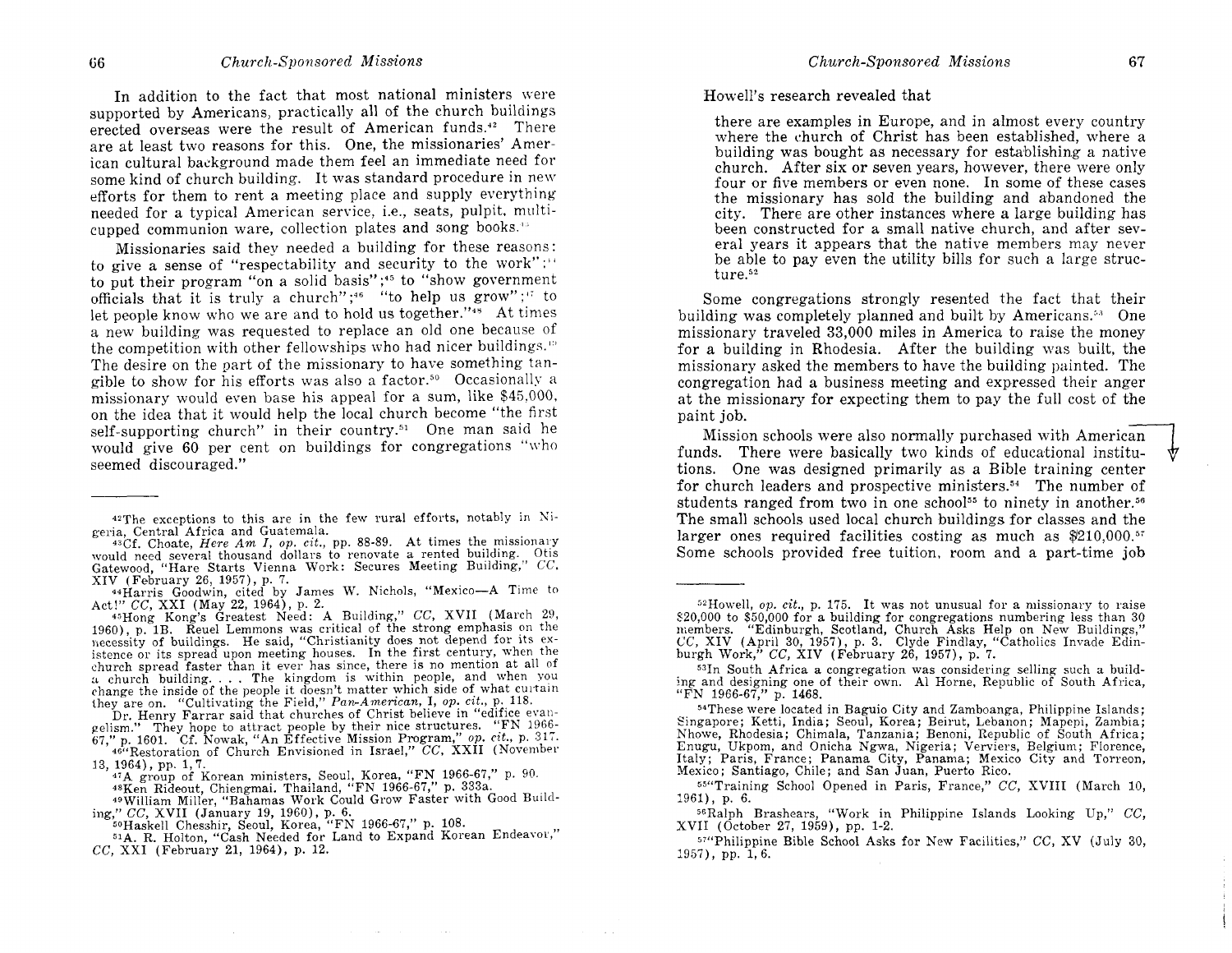for the students.<sup>58</sup> In some of the institutions the part-time job was really a subsidy. Many students were paid much more money than they would have received if paid according to local standard wages.<sup>59</sup> Free food was given by some schools<sup>60</sup> and others provided scholarships ranging from \$11.20 to \$50 per month.<sup>61</sup>

The subsidy given by these institutions was also the basis for part of the criticism they received. Logan Fox said, "A subsidized Bible school tends to attract the incapable and the irresponsible."<sup>42</sup> The second criticism was that

the whole philosophy back of such a school is questionable on two counts: first, is it wise to have a school solely for the training of preachers, a 'preacher factory'? . . . Secondly, can mature, balanced preachers be mass-produced, ground out of a two-year Bible course?<sup>63</sup>

The third objectionable feature found by some was that the students were there because they thought the training would lead to a salary from the Americans. Even though the missionaries repeatedly told the students they should not expect a job. they knew there was a good chance they would get one. And in fact, a very large percentage of the graduates were put on the Americans' payroll.<sup>64</sup> The fourth criticism of the schools was that the training tended to Westernize the participants and

59Bob Dixon, Ukpom, Nigeria, "FN 1966-67," pp. 1559-64.

60 Appollo Ngwira, Mapepi, Zambia, "FN 1966-67," pp. 1283-84.

61"Economic Turmoil Hinders Ghana Work," CC, XXII (October 30, 1964), p. 3. "Caskeys Close Phase I of Their African Work," CC, XXIII<br>(December 17, 1965), p. 7. "Promising Mexican Convert Needs Help for Education," CC, XVI (February 3, 1959), p. 6.

62Logan J. Fox, "Training Gospel Preachers for Japan," ACC Lectures, 1957, p. 173.

<sup>64</sup>Cf. Howell, op. cit., pp. 261-74. In Malawi, where the missionaries do not make a practice of paying the salaries of national ministers, three African ministers gave the following reasons for objecting to this kind of Bible training school: one, it gives the students a haughty spirit; two, they return considering themselves inerrant authorities on scripture; and three, they will not serve as ministers unless they are given an American salary. (They did cite two Malawian students who were exceptions to this.) "FN 1966-67," p. 912.

to give them such an attitude of superiority that they were not willing to return and minister to the villages.<sup>65</sup>

The other kind of educational institution on the mission field was normally secondary or college-level, which provided a general liberal arts education plus special religious instruction.<sup>66</sup> The advocates of this type of school offered the following justification for their existence: one, they helped to attract a higher class of people to the gospel; two, they provided an opportunity for teaching the gospel over a long span of time; three, they provided a stable environment to strengthen the faith of young Christians; and four, they helped gain favorable recognition for the church from the government and community.<sup>67</sup>

It was commonly asserted that these schools were a prototype of the schools and colleges in America that were supported by members of the churches of Christ. Those who disagreed with this claimed that there were several basic flaws in the analogy. They said that schools in America grew out of a Christian community. They were conceived, directed, supported and taught by members of that community. They were not primarily a means of converting the students, but were an avenue for training the children of Christians to be church leaders. These students shared common beliefs which helped many to develop a stronger faith. Every year many of these students committed themselves to be ministers.

One school overseas whose circumstance has been cited as being different from its supposed American counterparts is Ibaraki Christian College in Japan. It was not conceived or directed by Japanese Christians. It was planned and built by foreigners. Only about ten per cent of its students were members of the churches of Christ and sixty per cent of its faculty. In 1966 more than \$125,000 of American money was spent for the school, not counting the salaries of a half-dozen American missionaries who were on the faculty. Members of the Japanese churches gave very little financial support to the school. Some Japanese ministers even complained that the influence of the non-Christian faculty and student body was frequently much

**Supervisor** 

<sup>58</sup>Gaston Tarbet, Onichi Nwga, Nigeria, "FN 1966-67," p. 1525 and Carl Matheny, Beirut, Lebanon, "FN 1966-67," pp. 700-01.

<sup>63</sup>Ibid., p. 174. In Africa, a similar criticism was expressed: "They are turning out kid preachers. They are not respected by Africans. They are frequently puffed up with false pride and make themselves little kings." W. L. Brown, Salisbury, Rhodesia, "FN 1966-67," p. 1258. Similarly, S. D. Garrett objected to the tendency toward establishing a separate "clergy" class. Salisbury, Rhodesia, "FN 1966-67," p. 1076. Cf. Robert L. Tipton, "Developing Teachers," Pan American, I, op. cit., pp. 223-24.

<sup>&</sup>lt;sup>65</sup>One director of a Bible training school defended the practice of Westcrnization. He said that the students needed "to be civilized and taught manners." "FN 1966-67," p. 1080. A teacher in one school boasted that their facilities were "unusually nice, far better than the buildings to which<br>their facilities were "unusually nice, far better than the buildings to which<br>the Africans are accustomed...." Guy Caskey, "Tanganyika Students

<sup>66</sup>These were operated in Japan, Hong Kong, Vietnam, Israel, Nigeria, Zambia, Rhodesia, Tanzania and Ethiopia.

<sup>&</sup>quot;George Benson, "Zambia," CC, XXII (April 23, 1965), p. 5 and Joe Cross, "'Sorry, No Room' Are Words Too Many Nigerians Are Told,"  $CC$ , XX (September 13, 1963), p. 9.